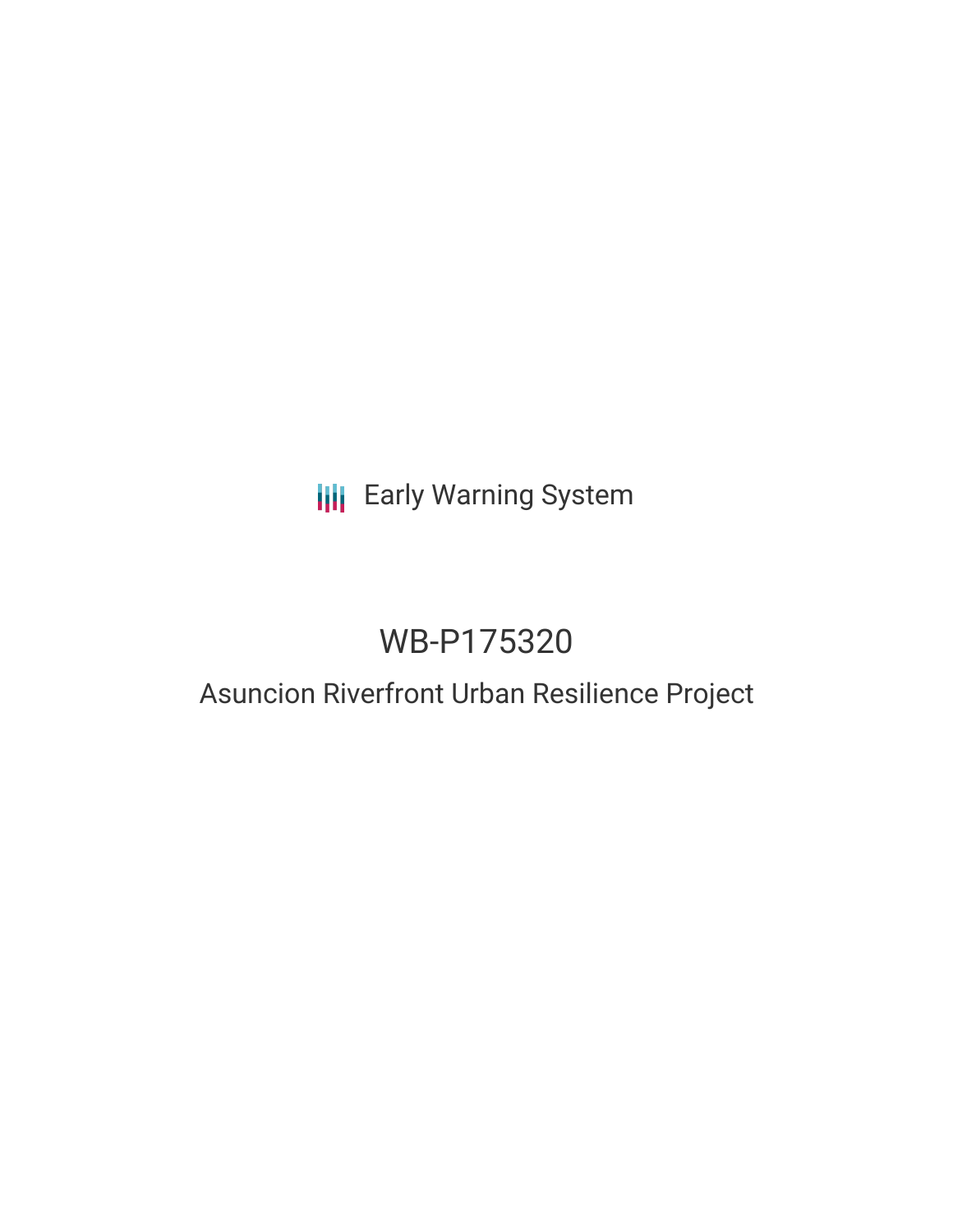

#### **Quick Facts**

| <b>Countries</b>               | Paraguay                              |
|--------------------------------|---------------------------------------|
| <b>Financial Institutions</b>  | World Bank (WB)                       |
| <b>Status</b>                  | Proposed                              |
| <b>Bank Risk Rating</b>        | A                                     |
| <b>Voting Date</b>             | 2021-06-01                            |
| <b>Borrower</b>                | Government of Paraguay                |
| <b>Sectors</b>                 | Climate and Environment, Construction |
| <b>Investment Amount (USD)</b> | \$72.00 million                       |
| <b>Project Cost (USD)</b>      | \$72.00 million                       |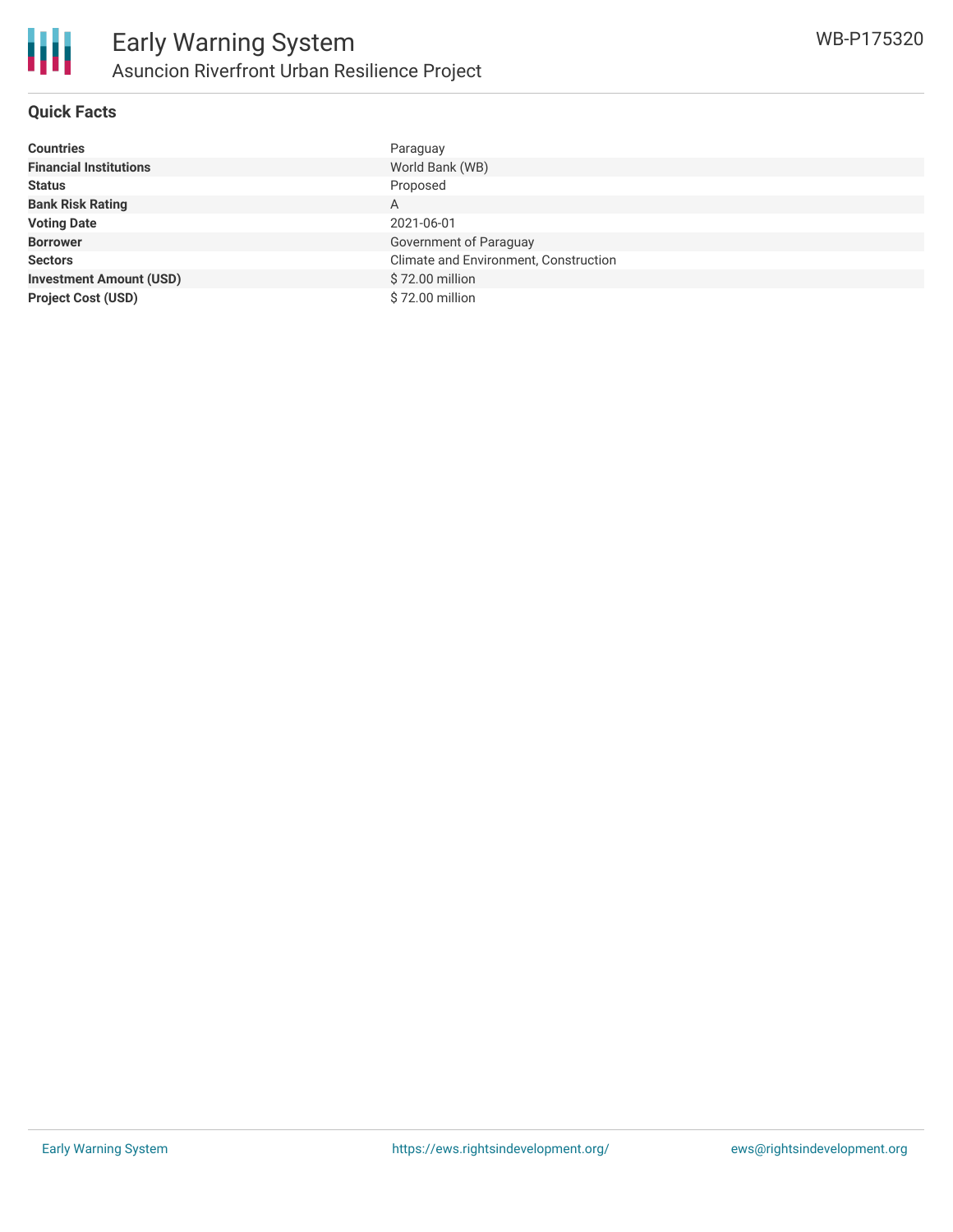

#### **Project Description**

To improve livelihoods for targeted vulnerable households and upgrade sustainable living conditions along the riverfront of Asunción .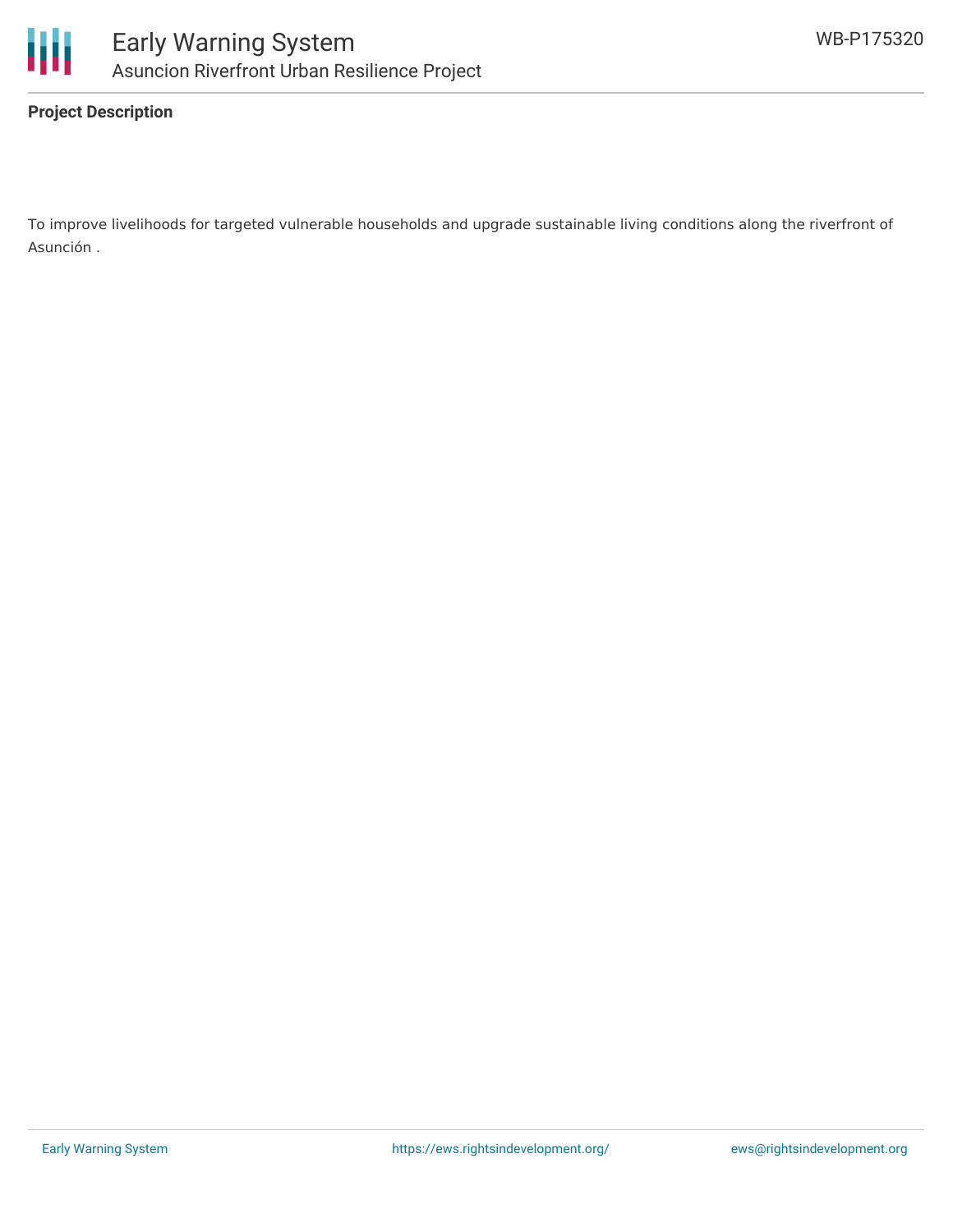

#### **Investment Description**

World Bank (WB)

The investment type was not available at the moment of the snapshot.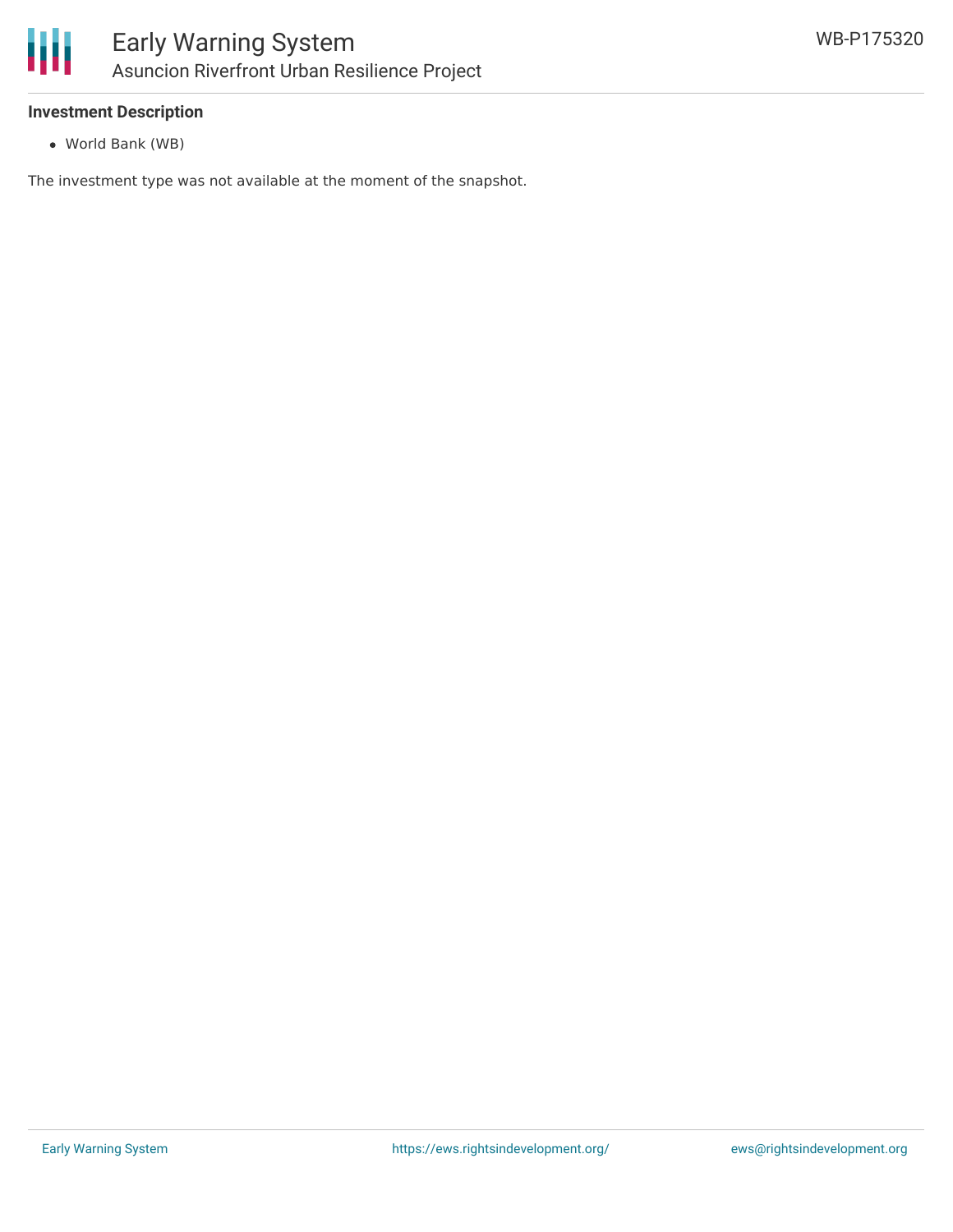

#### **Contact Information**

#### ACCESS TO INFORMATION

To submit an information request for project information, you will have to create an account to access the Access to Information request form. You can learn more about this process at: https://www.worldbank.org/en/access-toinformation/request-submission

#### ACCOUNTABILITY MECHANISM OF THE WORLD BANK

The World Bank Inspection Panel is the independent complaint mechanism and fact-finding body for people who believe they are likely to be, or have been, adversely affected by a World Bank-financed project. If you submit a complaint to the Inspection Panel, they may investigate to assess whether the World Bank is following its own policies and procedures for preventing harm to people or the environment. You can contact the Inspection Panel or submit a complaint by emailing ipanel@worldbank.org. Information on how to file a complaint and a complaint request form are available at: https://www.inspectionpanel.org/how-tofile-complaint